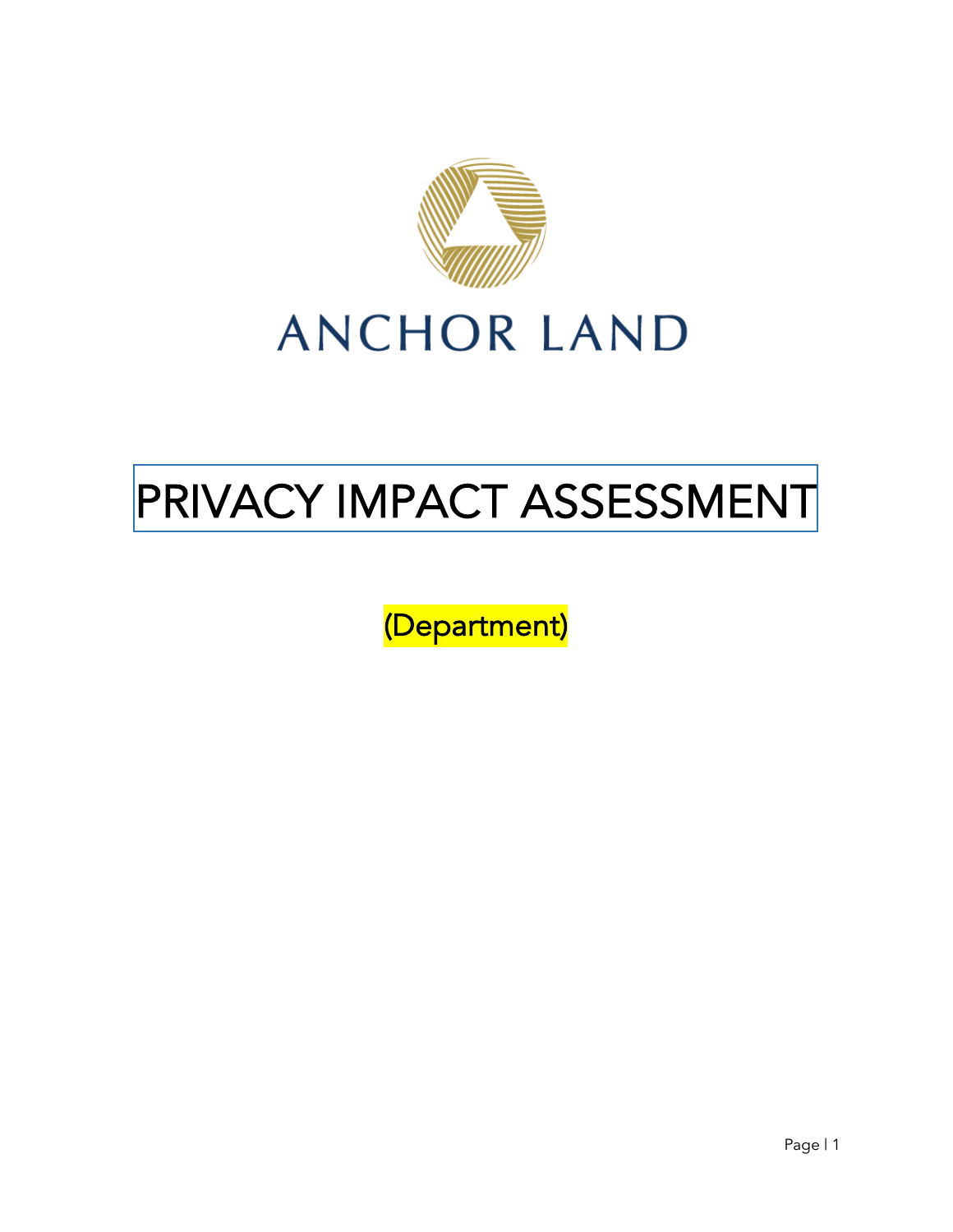| Name of Organization:                      | Anchor Land Holdings, Inc. |                                   |
|--------------------------------------------|----------------------------|-----------------------------------|
| Department:                                |                            |                                   |
| Data Processing<br>System/Program/Project: |                            |                                   |
| Process Owner/Department<br>Head:          |                            |                                   |
| Data Protection Officer::                  | Marydale C. Manato         | alhidataprivacy@anchorland.com.ph |

# **Table of Contents**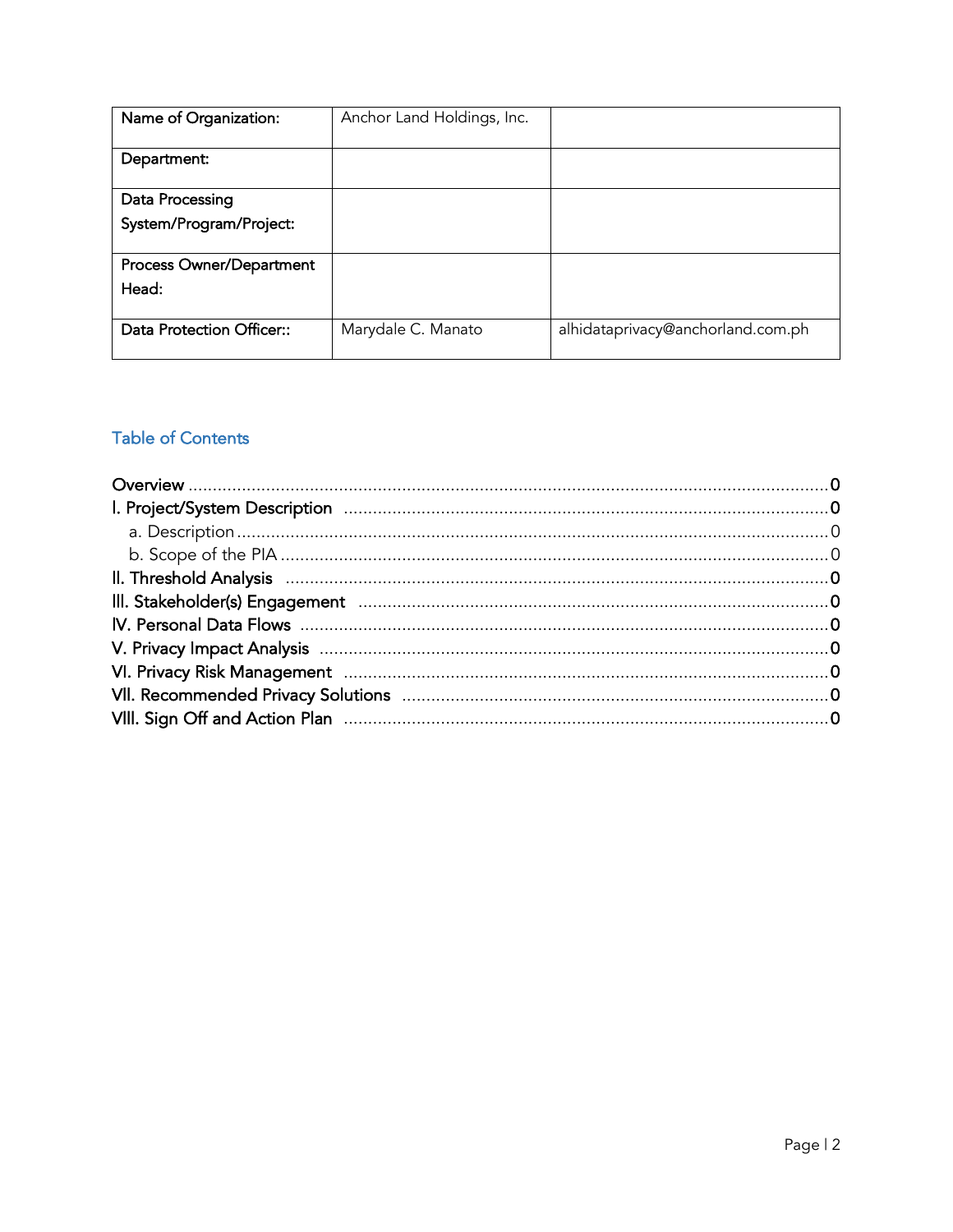# **OVERVIEW**

A Privacy Impact Assessment (PIA) is an instrument for assessing the potential impacts on privacy of a process, information system, program, software module, device or other initiative which processes personal information and in consultation with stakeholders, for taking actions as necessary to treat privacy risk.<sup>1</sup>

Anchor Land Holdings, Inc. (ALHI) recognizes its responsibility to observe proactive approach to the management of risks represented by personal data processing by ensuring that the rights of data subjects are protected. To demonstrate its compliance with the Data Privacy Act, its Implementing Rules and Regulations, and related issuances of the NPC, ALHI undertakes to conduct a privacy impact assessment in its organization with the participation of the different process owners and stakeholders.

### I. Project/System Description

#### a. Description

Describe the program, project, process, measure, system or technology product and its

<sup>&</sup>lt;sup>1</sup> NPC Privacy Toolkit. Privacy Impact Assessment.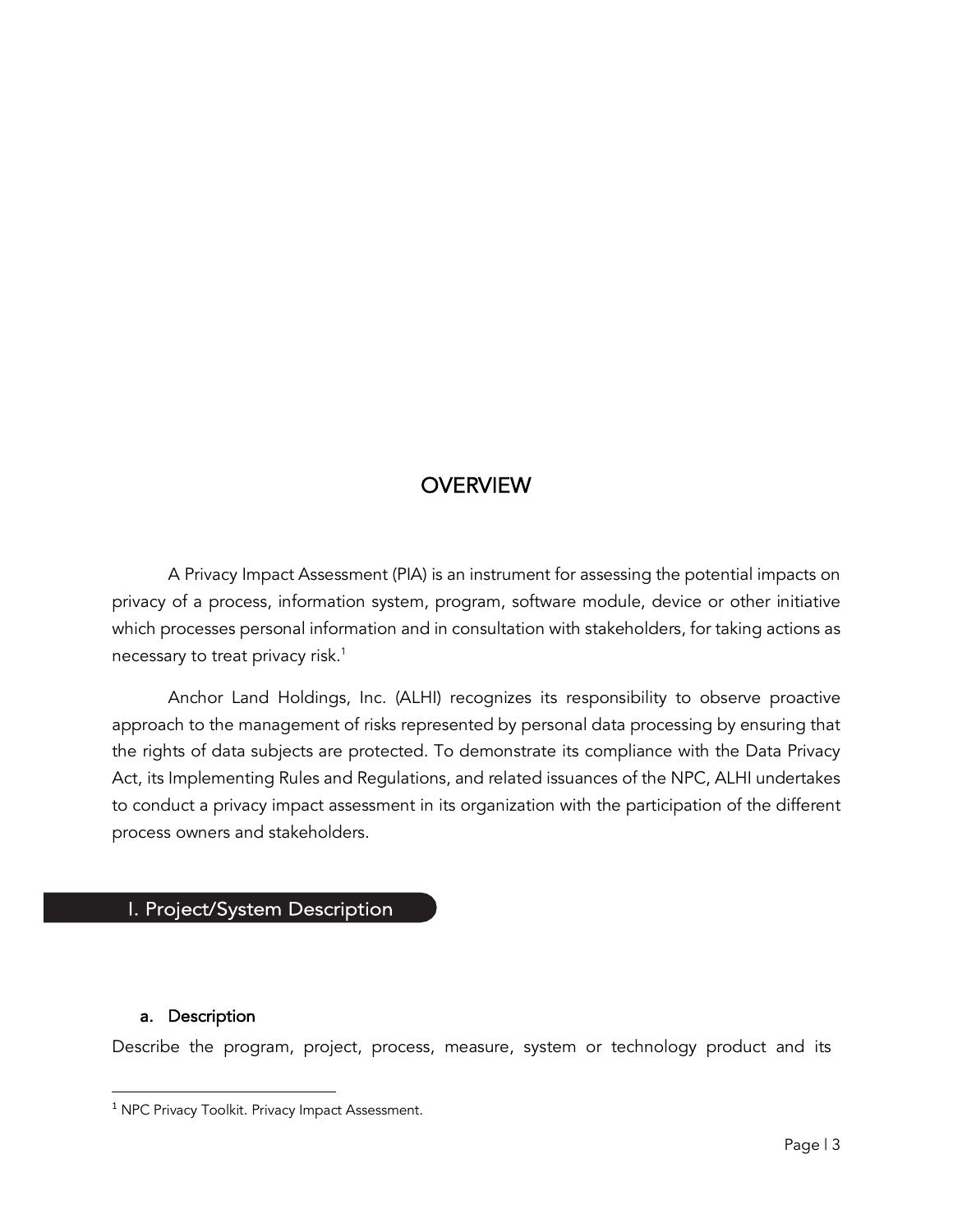context. Define and specify what it intends to achieve. Consider the pointers below to help you describe the project.

| Brief Description of the<br>project/system            | The system/project's overall<br>aims (purpose of the<br>project/system) | Any related documents to<br>support the projects/system |
|-------------------------------------------------------|-------------------------------------------------------------------------|---------------------------------------------------------|
| Guide questions:                                      | Guide questions:                                                        | Guide questions:                                        |
| Describe the process of                               | What is the project/system                                              | Project/System                                          |
| the projects                                          | aims to achieve?                                                        | Requirements Specification                              |
| Describe the scope and<br>extent                      | What are the benefits for<br>the organizations and data<br>subjects?    | Project/System Design<br>Specification                  |
| Any links with existing<br>programs or other projects |                                                                         | Or any related documents                                |

## b. Scope of the PIA

This section should explain what part or phase of the program the PIA covers and, where necessary for clarity, what it does not cover.

| What will the PIA cover?                    |  |
|---------------------------------------------|--|
| What areas are outside scope?               |  |
| Is this just a "desk-top" information       |  |
| gathering exercise, do I have to get        |  |
| information from a wide variety of sources? |  |
| Who needs to be involved and when will      |  |
| they be available?                          |  |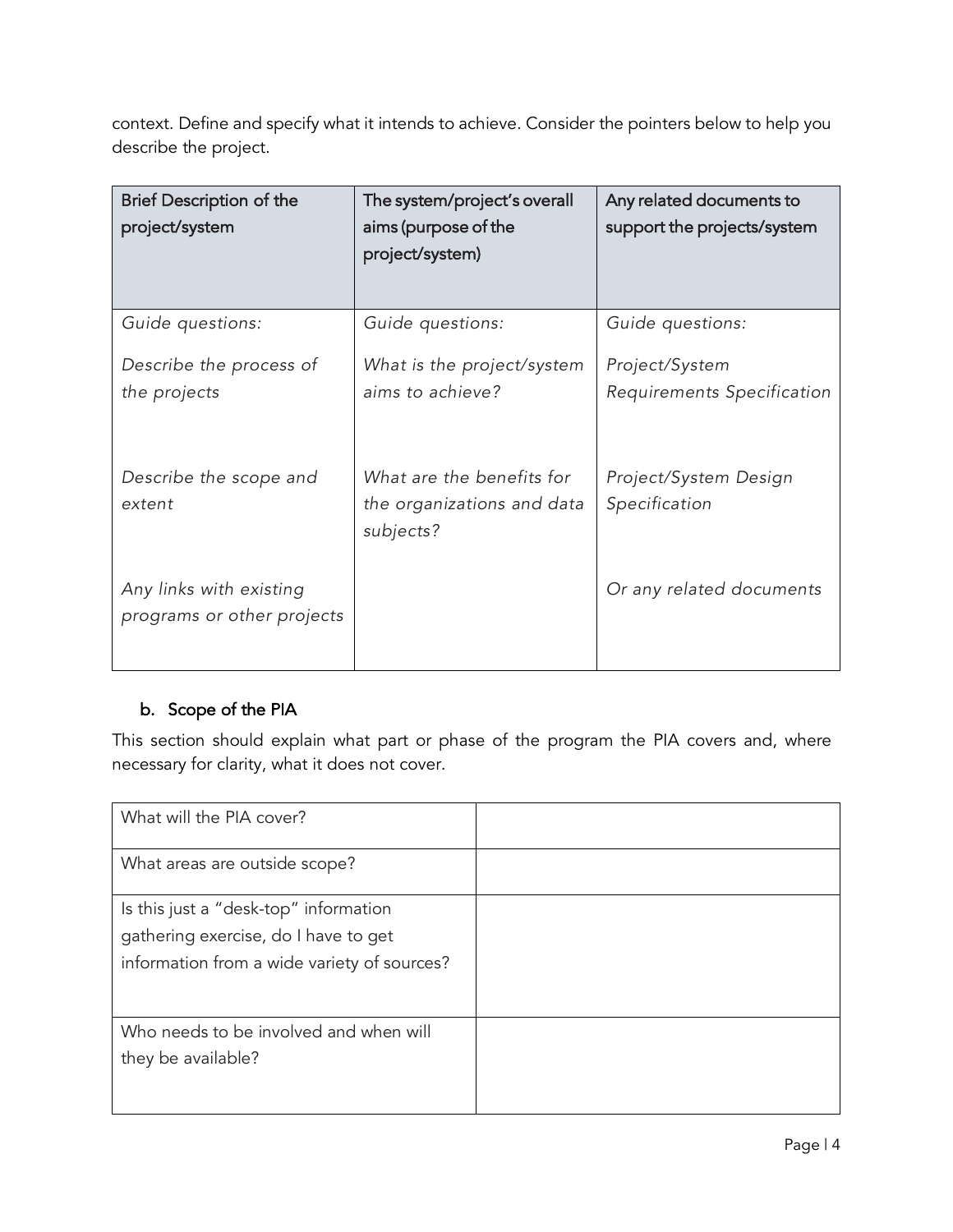| Where does the PIA need to fit in the overall<br>project plan and timelines? |  |
|------------------------------------------------------------------------------|--|
|                                                                              |  |
| Who will make decisions about the issues                                     |  |
| identified by the PIA? What information do                                   |  |
| they need and how long will it take to get                                   |  |
| sign-off from them?                                                          |  |
|                                                                              |  |
| Do I need to consult with anyone (for                                        |  |
| instance the individuals whose personal                                      |  |
| information the project will involve)? When                                  |  |
| and how should this happen?                                                  |  |
|                                                                              |  |
| Are there any third parties involved and how                                 |  |
| long do I need to allow for them to play their                               |  |
| part?                                                                        |  |

# II. Threshold Analysis

The following questions are intended to help you decide whether a PIA is necessary. Answering 'yes' to any of these questions is an indication that a PIA would be a useful exercise. You can expand on your answers as the project develops if you need to.

|    | Question                                                                                                                                                                                                                                | Yes/No | Comments |
|----|-----------------------------------------------------------------------------------------------------------------------------------------------------------------------------------------------------------------------------------------|--------|----------|
| 1. | Will the project involve the collection of<br>new information about individuals?                                                                                                                                                        |        |          |
| 2. | the information about individuals<br>ls.<br>sensitive in nature and likely to raise<br>privacy concerns or expectations e.g.<br>health records, criminal records or other<br>information people would consider<br>particularly private? |        |          |
| 3. | Are you using information about<br>individuals for a purpose it is not currently                                                                                                                                                        |        |          |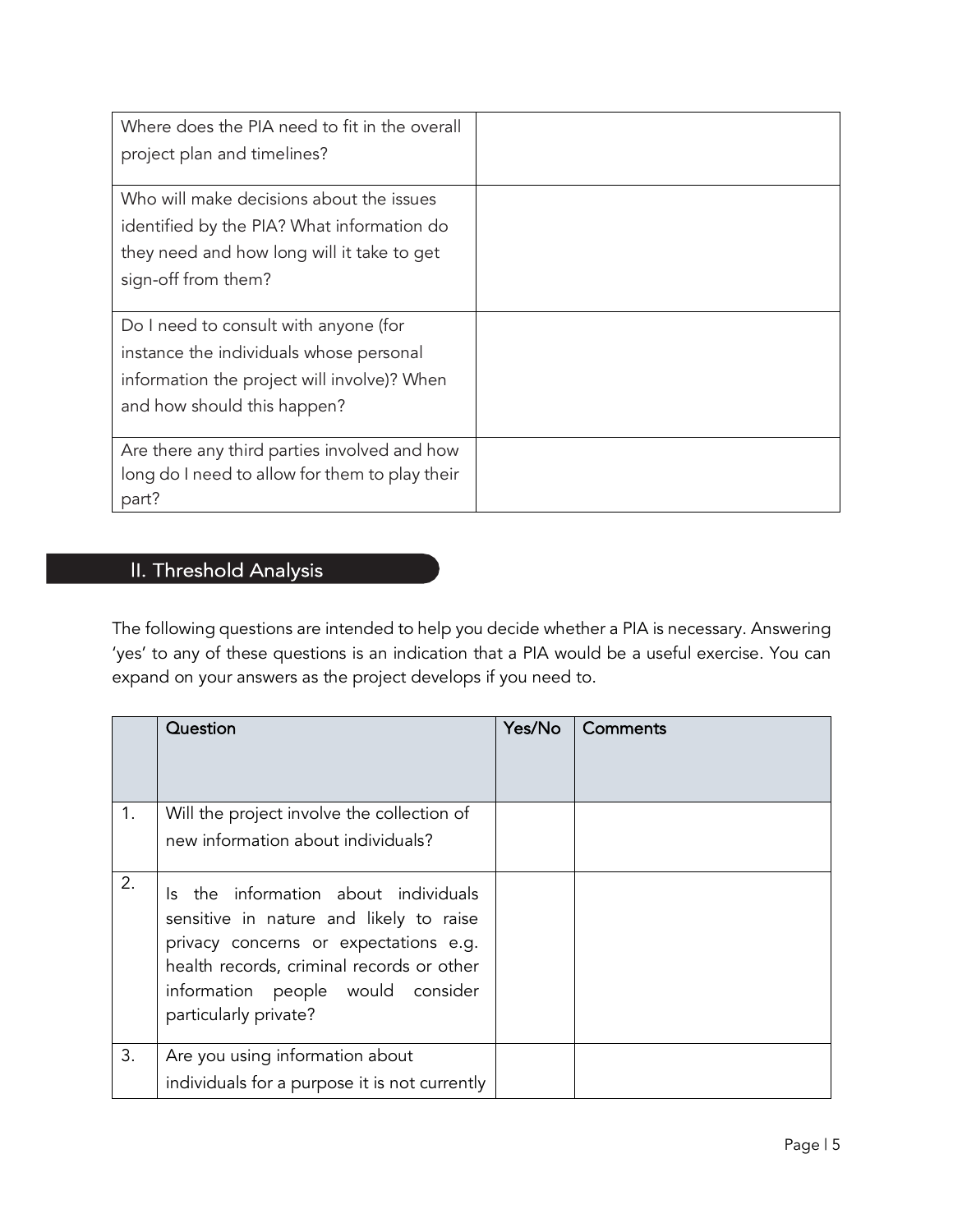|    | used for, or in a way it is not currently<br>used?                                                                                                                |  |
|----|-------------------------------------------------------------------------------------------------------------------------------------------------------------------|--|
| 4. | Will the initiative require you to contact<br>individuals in ways which they may find<br>intrusive?                                                               |  |
| 5. | Will information about individuals be<br>disclosed to organisations or people who<br>have not previously had routine access to<br>the information?                |  |
| 6. | Does the initiative involve you using new<br>technology which might be perceived as<br>being privacy intrusive (e.g. biometrics or<br>facial recognition)?        |  |
| 7. | Will the initiative result in you making<br>decisions<br>taking<br>action<br>against<br>or<br>individuals in ways which can have a<br>significant impact on them? |  |
| 8. | Are the personal data collected prior to<br>August 2016?                                                                                                          |  |
| 9. | From your answers above, is your<br>conclusion that a PIA is required? (If no,<br>please explain why in the comments<br>column)                                   |  |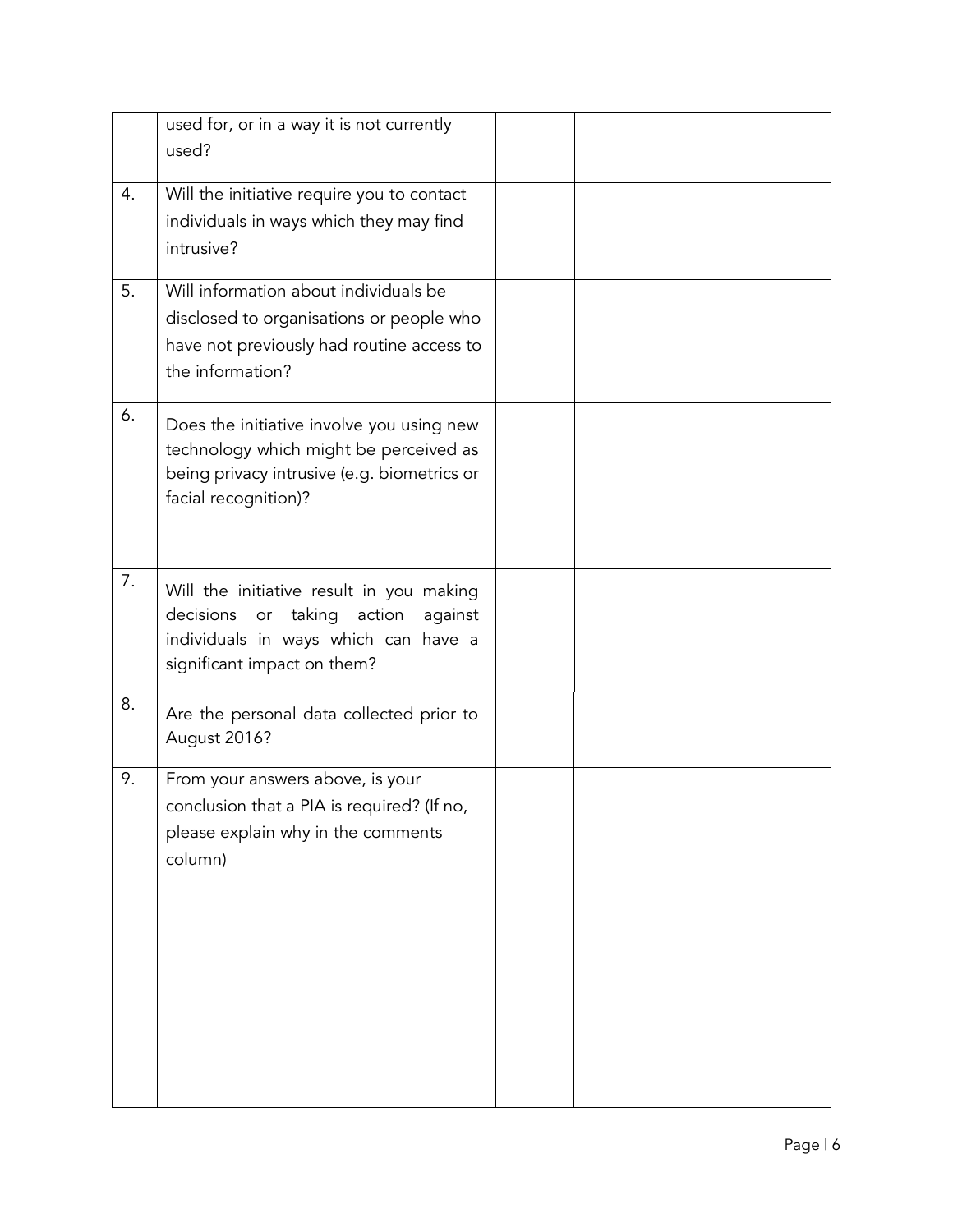# III. Stakeholder(s) Engagement

State all project stakeholders, consulted in conducting PIA. Identify which part they were involved. (Describe how stakeholders were engaged in the PIA process)

#### *\*add additional rows if needed*

| Name    | Role | Involvement | Inputs/<br>Recommendations |
|---------|------|-------------|----------------------------|
|         |      |             |                            |
|         |      |             |                            |
|         |      |             |                            |
|         |      |             |                            |
| $\star$ |      |             |                            |

# IV. Personal Data Flows

This is to identify what personal information will be used in the project or initiative and how it will be collected, used and managed. It will help in identifying any areas of risk.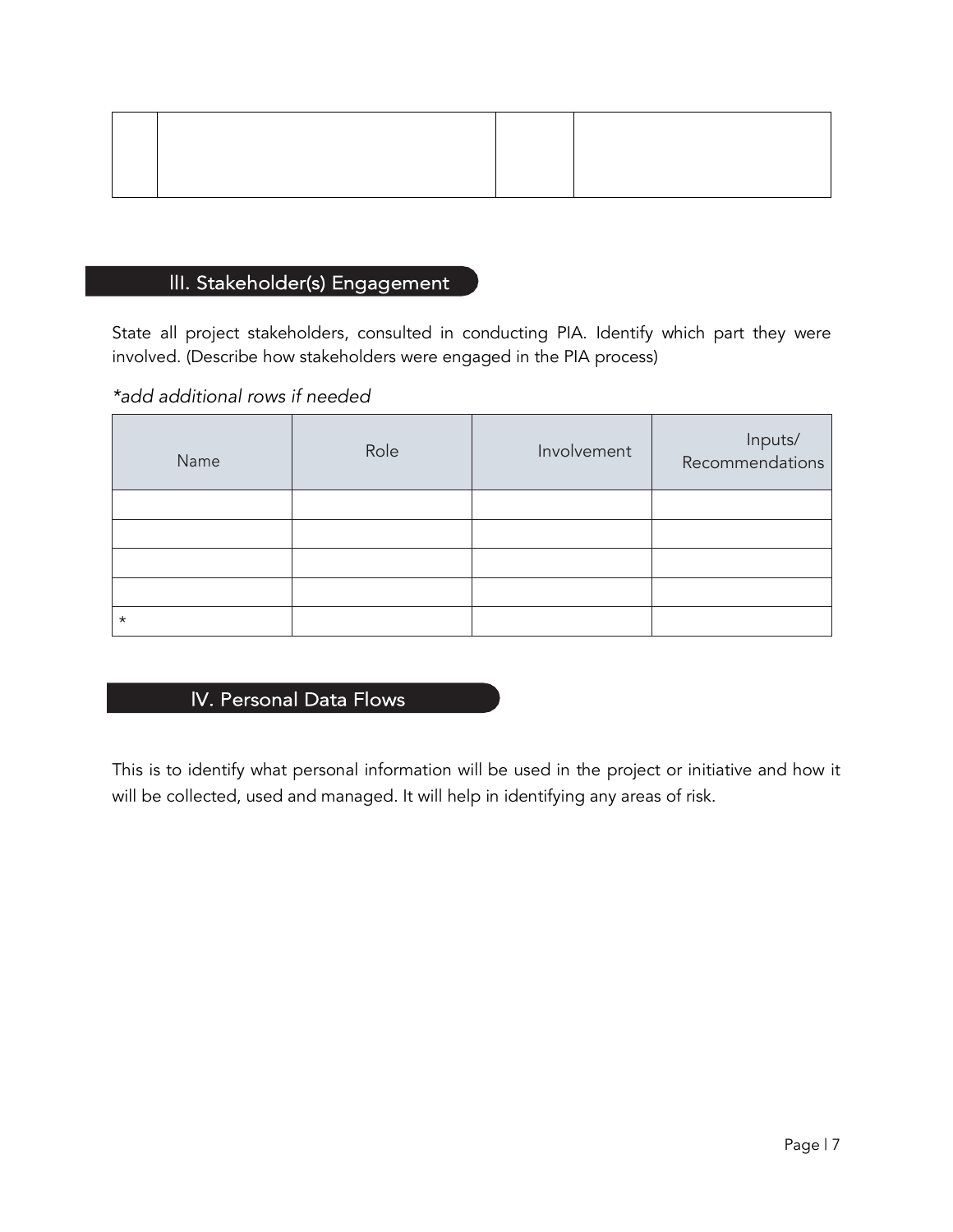| Type of                                                                                                                                                      | <b>If Sensitive</b>                                                                                                                                                                                                                                                            | Source of                                                                                                                              | Purpose,                                                                                                   | <b>Disclosure</b>                                                                                           | Disposal/Destructio                                                                         |
|--------------------------------------------------------------------------------------------------------------------------------------------------------------|--------------------------------------------------------------------------------------------------------------------------------------------------------------------------------------------------------------------------------------------------------------------------------|----------------------------------------------------------------------------------------------------------------------------------------|------------------------------------------------------------------------------------------------------------|-------------------------------------------------------------------------------------------------------------|---------------------------------------------------------------------------------------------|
| Personal                                                                                                                                                     | Personal                                                                                                                                                                                                                                                                       | the data                                                                                                                               | Use and                                                                                                    | and Access                                                                                                  | n                                                                                           |
| Information                                                                                                                                                  | Information,                                                                                                                                                                                                                                                                   |                                                                                                                                        | Storage,                                                                                                   |                                                                                                             |                                                                                             |
|                                                                                                                                                              | state which                                                                                                                                                                                                                                                                    |                                                                                                                                        | Retention                                                                                                  |                                                                                                             |                                                                                             |
|                                                                                                                                                              | type                                                                                                                                                                                                                                                                           |                                                                                                                                        |                                                                                                            |                                                                                                             |                                                                                             |
| Description<br>of<br>information<br>that relates<br>to<br>individuals<br>(e.g.<br>Personal<br>Full Name,<br>address,<br>gender,<br>phone<br>number,<br>etc.) | Sensitive<br>personal<br>information<br>consists of<br>data on (e.g.<br>race, ethnic<br>origin,<br>health,<br>marital<br>status,<br>criminal<br>offences or<br>allegations,<br>religious<br>beliefs,<br>political<br>beliefs, sex<br>life,<br>government<br>issued<br>numbers) | Where<br>does the<br>information<br>come<br>from? (e.g.<br>from<br>applicants,<br>from<br>employees,<br>from<br>customers,<br>$etc.$ ) | What is the<br>data used<br>for?<br>Where/Ho<br>w is it<br>stored?<br>How long is<br>the data<br>retained? | Who is the<br>data<br>disclosed<br>to, or who<br>has access<br>to it? (both<br>internal<br>and<br>external) | How will the data be<br>disposed?<br>Who will facilitate<br>the destruction of<br>the data? |
|                                                                                                                                                              |                                                                                                                                                                                                                                                                                |                                                                                                                                        |                                                                                                            |                                                                                                             |                                                                                             |
|                                                                                                                                                              |                                                                                                                                                                                                                                                                                |                                                                                                                                        |                                                                                                            |                                                                                                             |                                                                                             |
|                                                                                                                                                              |                                                                                                                                                                                                                                                                                |                                                                                                                                        |                                                                                                            |                                                                                                             |                                                                                             |
|                                                                                                                                                              |                                                                                                                                                                                                                                                                                |                                                                                                                                        |                                                                                                            |                                                                                                             |                                                                                             |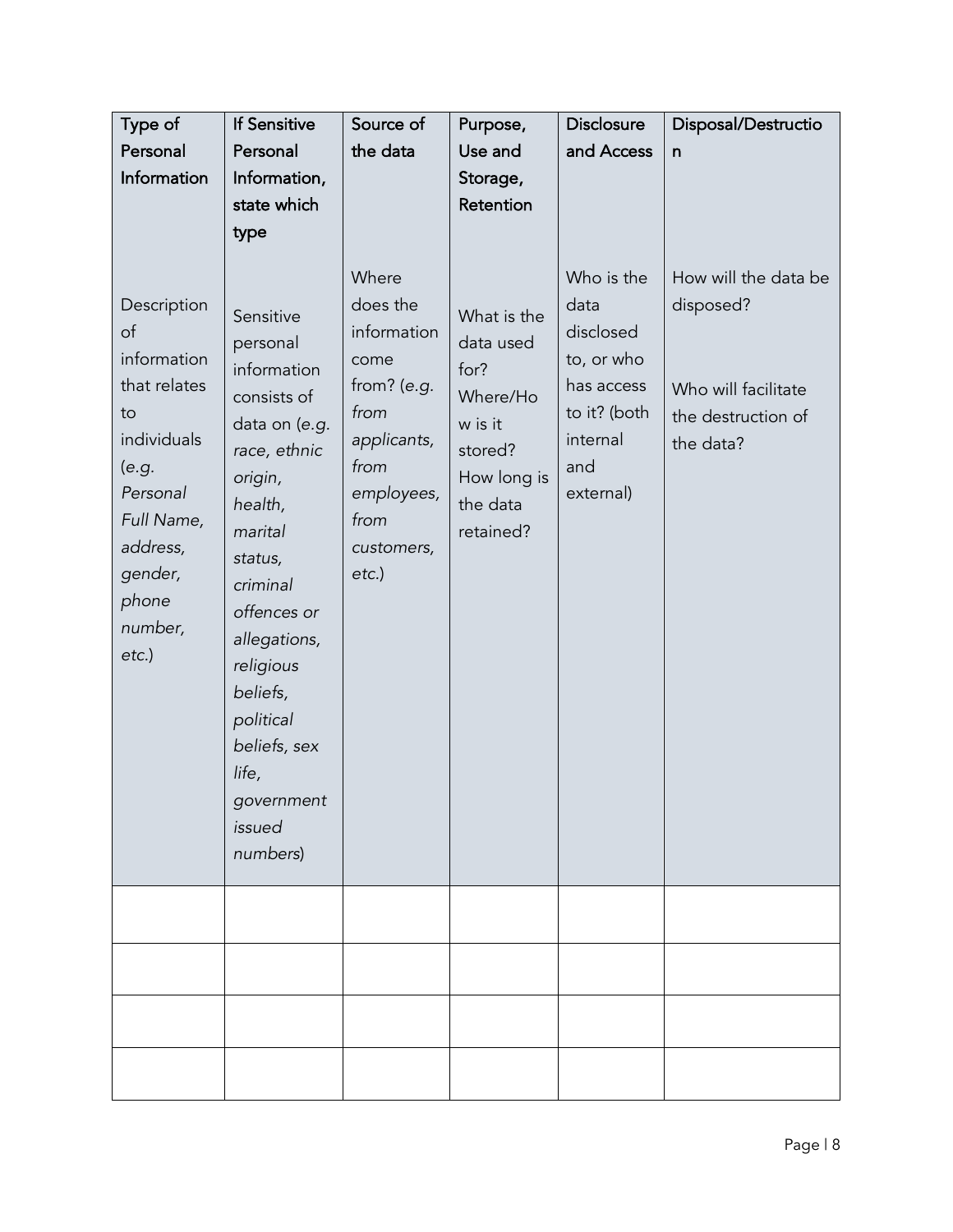*\*add additional rows if needed*

# V. Privacy Impact Analysis

*Each program, project or means for collecting personal information should be tested for consistency with the following Data Privacy Principles (as identified in Rule IV, Implementing Rules and Regulations of Republic Act No. 10173, known as the "Data Privacy Act of 2012").* 

*Respond accordingly with the questions by checking either the "Yes" or "No" column and/or listing what the questions may indicate.*

| Transparency                                                                                                                                                                                                                                                                                                                                                                                                                                | Yes | <b>No</b> | <b>Not</b><br>applicable |
|---------------------------------------------------------------------------------------------------------------------------------------------------------------------------------------------------------------------------------------------------------------------------------------------------------------------------------------------------------------------------------------------------------------------------------------------|-----|-----------|--------------------------|
| 1. Are data subjects aware of the nature, purpose, and extent of the<br>processing of his or her personal data?                                                                                                                                                                                                                                                                                                                             |     |           |                          |
| 2. Are data subjects aware of the risks and safeguards involved in the<br>processing of his or her personal data?                                                                                                                                                                                                                                                                                                                           |     |           |                          |
| 3. Are data subjects aware of his or her rights as a data subject<br>and how these can be exercised?<br>Below are the rights of the data subjects:<br>Right to be informed<br>$\iota$<br>Right to object<br>$\iota$<br>Right to access<br>$\iota$<br>Right to correct<br>$\iota$<br>Right for erasure or blocking<br>$\iota$<br>Right to file a complaint<br>$\iota$<br>Right to damages<br>$\iota$<br>Right to data portability<br>$\iota$ |     |           |                          |
| 4. Is there a document available for public review that sets out the<br>policies for the management of personal data?<br>Please identify document(s) and provide link where available:                                                                                                                                                                                                                                                      |     |           |                          |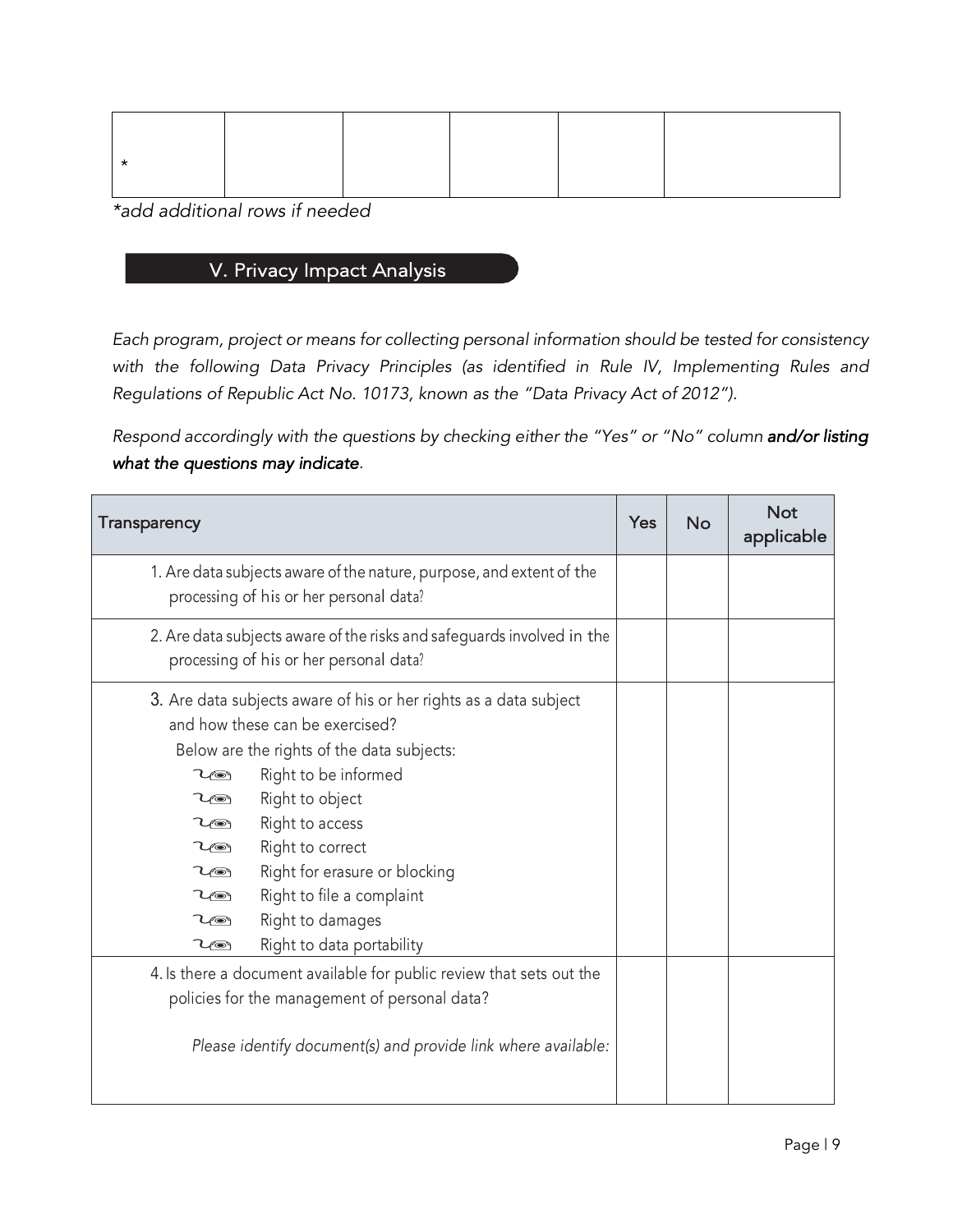| 5. Are there steps in place to allow an individual to know what<br>personal data it holds about them and its purpose of collection,<br>usage and disclosure? |  |  |
|--------------------------------------------------------------------------------------------------------------------------------------------------------------|--|--|
| 6. Are the data subjects aware of the identity of the personal<br>information controller or the organization/entity processing their<br>personal data?       |  |  |
| 7. Are the data subjects provided information about how to<br>contact the organization's Data Protection Officer (DPO)?                                      |  |  |

| Legitimate Purpose                                                                                                                                     | Yes | <b>No</b> | <b>Not</b><br>applicable |
|--------------------------------------------------------------------------------------------------------------------------------------------------------|-----|-----------|--------------------------|
| 1. Is the processing of personal data compatible with a declared and<br>specified purpose which are not contrary to law, morals, or public<br>policy?  |     |           |                          |
| 2. Is the processing of personal data authorized by a specific law or<br>regulation, or by the individual through express consent?                     |     |           |                          |
| Proportionality                                                                                                                                        | Yes | <b>No</b> | <b>Not</b><br>applicable |
| 1. Is the processing of personal data adequate, relevant, suitable,<br>necessary and not excessive in relation to a declared and<br>specified purpose? |     |           |                          |
| 2. Is the processing of personal data necessary to fulfill the purpose<br>of the processing and no other means are available?                          |     |           |                          |
| Collection                                                                                                                                             | Yes | <b>No</b> | <b>Not</b><br>applicable |
| 1. Is the collection of personal data for a declared, specified and<br>legitimate purpose?                                                             |     |           |                          |
| 2. Is individual consent secured prior to the collection and<br>processing of personal data?<br>If no, specify the reason                              |     |           |                          |
| 3. Is consent time-bound in relation to the declared, specified and<br>legitimate purpose?                                                             |     |           |                          |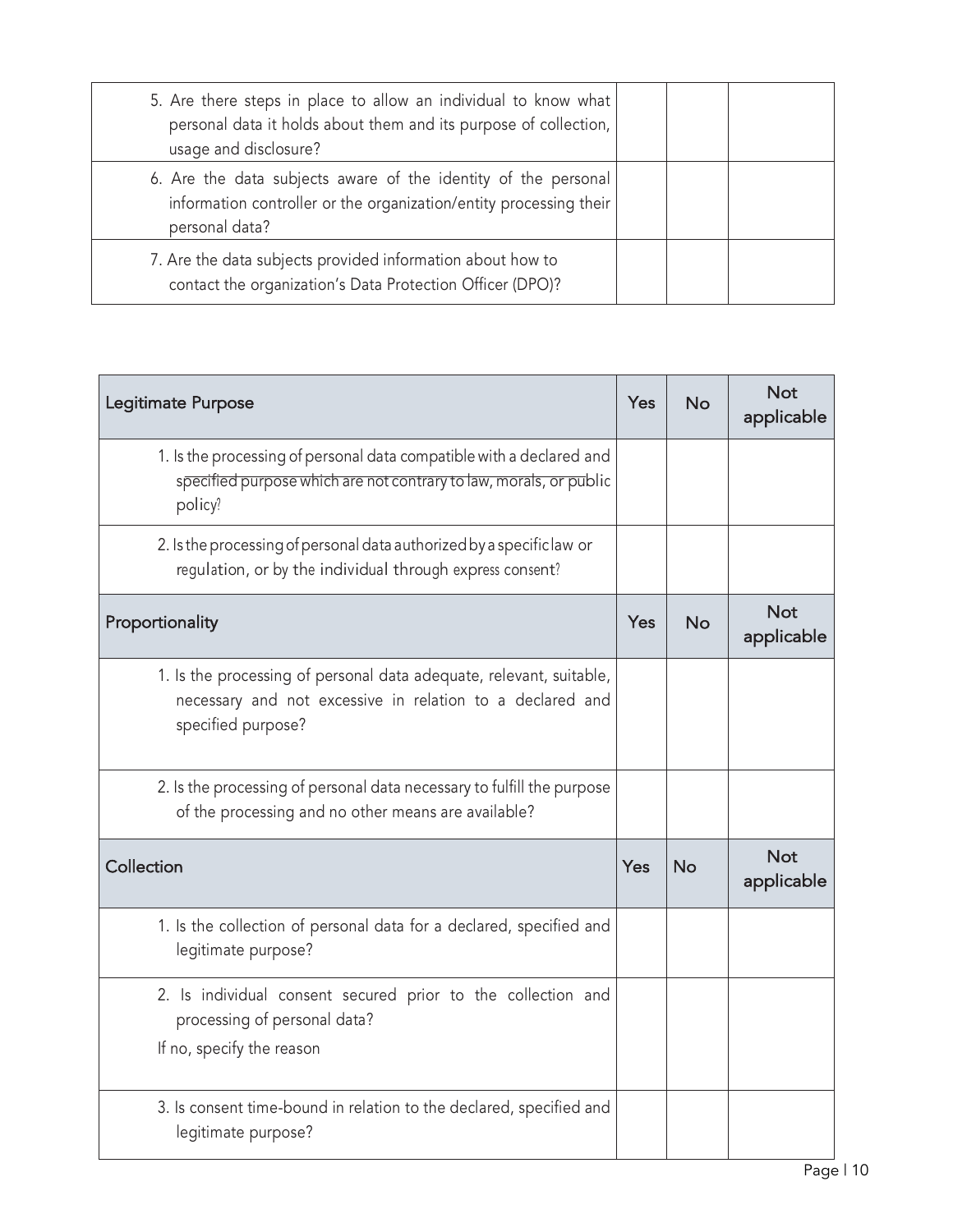| 4. Can consent be withdrawn?                                                                                                                       |     |           |                          |
|----------------------------------------------------------------------------------------------------------------------------------------------------|-----|-----------|--------------------------|
| 5. Are all the personal data collected necessary for the program?                                                                                  |     |           |                          |
| 6. Are the personal data anonymized or de-identified?                                                                                              |     |           |                          |
| 7. Is the collection of personal data directly from the individual?                                                                                |     |           |                          |
| 8. Is there authority for collecting personal data about the individual<br>from other sources?                                                     |     |           |                          |
| 9. Is it necessary to assign or collect a unique identifier to<br>individuals to enable your organization to carry out the<br>program?             |     |           |                          |
| 10. Is it necessary to collect a unique identifier of another agency?                                                                              |     |           |                          |
| e.g. SSS number, PhilHealth, TIN, Pag-IBIG, etc.,                                                                                                  |     |           |                          |
| <b>Use and Disclosure</b>                                                                                                                          | Yes | <b>No</b> | <b>Not</b>               |
|                                                                                                                                                    |     |           | applicable               |
| 1. Will Personal data only be used or disclosed for the primary<br>purpose?                                                                        |     |           |                          |
| 2. Are the uses and disclosures of personal data for a secondary<br>purpose authorized by law or the individual?                                   |     |           |                          |
| <b>Data Quality</b>                                                                                                                                | Yes | No        | <b>Not</b><br>applicable |
| 1. Please identify all steps taken to ensure that all data that is<br>collected, used or disclosed will be accurate, complete and up<br>to date:   |     |           |                          |
| 1.1 *Please identify all steps taken to ensure that all data that is<br>collected, used or disclosed will be accurate, complete and up<br>to date: |     |           |                          |
| 1.2 *The system is regularly tested for accuracy                                                                                                   |     |           |                          |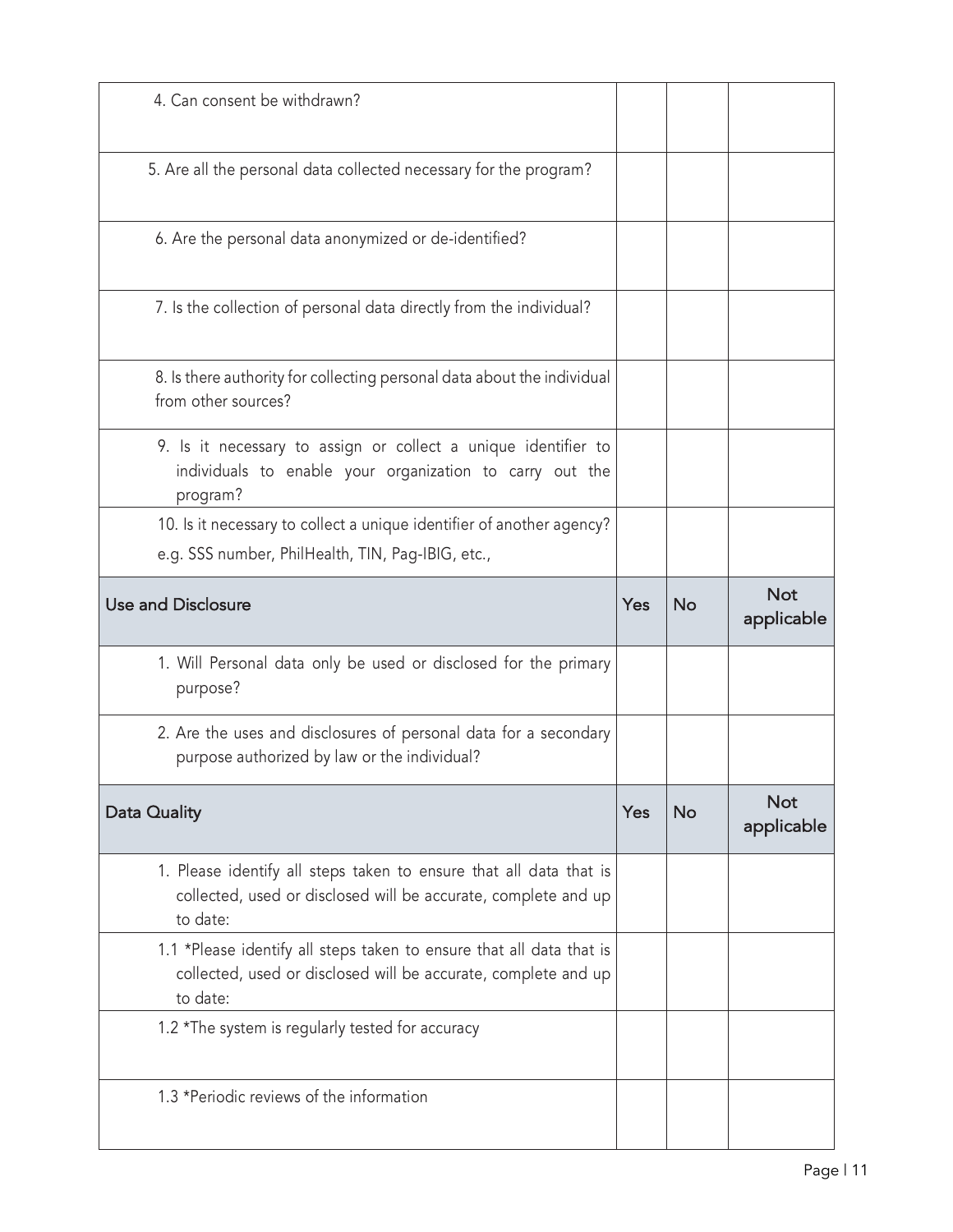| *Have you appointed a data protection officer or compliance<br>officer?                                                                                                                                                                                                                                                                                                                                                                                                                                                                                                                                                                                                                                                                                                                                                                                                                                                                                                                                                               |     |           |                          |
|---------------------------------------------------------------------------------------------------------------------------------------------------------------------------------------------------------------------------------------------------------------------------------------------------------------------------------------------------------------------------------------------------------------------------------------------------------------------------------------------------------------------------------------------------------------------------------------------------------------------------------------------------------------------------------------------------------------------------------------------------------------------------------------------------------------------------------------------------------------------------------------------------------------------------------------------------------------------------------------------------------------------------------------|-----|-----------|--------------------------|
| <b>Organizational Security</b>                                                                                                                                                                                                                                                                                                                                                                                                                                                                                                                                                                                                                                                                                                                                                                                                                                                                                                                                                                                                        | Yes | <b>No</b> | <b>Not</b><br>applicable |
| 1. Do you have appropriate and reasonable organizational,<br>physical and technical security measures in place?<br>Organizational measures - refer to the system's environment,<br>particularly to the individuals carrying them out. Implementing<br>the organizational data protection policies aim to maintain the<br>availability, integrity, and confidentiality of personal data against<br>any accidental or unlawful processing (i.e. access control policy,<br>employee training, surveillance, etc.,)<br>Physical measures - refers to policies and procedures shall be<br>implemented to monitor and limit access to and activities in the<br>room, workstation or facility, including guidelines that specify<br>the proper use of and access to electronic media (i.e. locks,<br>backup protection, workstation protection, etc.,)<br>Technical measures - involves the technological aspect of security<br>in protecting personal information (i.e. encryption, data center<br>policies, data transfer policies, etc.,) |     |           |                          |
| <b>Data Security</b>                                                                                                                                                                                                                                                                                                                                                                                                                                                                                                                                                                                                                                                                                                                                                                                                                                                                                                                                                                                                                  | Yes | <b>No</b> | <b>Not</b><br>applicable |
| 1.9 *Others, please specify                                                                                                                                                                                                                                                                                                                                                                                                                                                                                                                                                                                                                                                                                                                                                                                                                                                                                                                                                                                                           |     |           |                          |
| 1.8 *Incidents are reviewed for lessons learnt and systems/<br>processes updated appropriately                                                                                                                                                                                                                                                                                                                                                                                                                                                                                                                                                                                                                                                                                                                                                                                                                                                                                                                                        |     |           |                          |
| 1.7 *Independent oversight                                                                                                                                                                                                                                                                                                                                                                                                                                                                                                                                                                                                                                                                                                                                                                                                                                                                                                                                                                                                            |     |           |                          |
| 1.6 *Reviews of audit trails are undertaken regularly                                                                                                                                                                                                                                                                                                                                                                                                                                                                                                                                                                                                                                                                                                                                                                                                                                                                                                                                                                                 |     |           |                          |
| 1.5 *Staff are trained in the use of the tools and receive periodic<br>updates                                                                                                                                                                                                                                                                                                                                                                                                                                                                                                                                                                                                                                                                                                                                                                                                                                                                                                                                                        |     |           |                          |
| 1.4 *A disposal schedule in place that deletes information that is<br>over the retention period                                                                                                                                                                                                                                                                                                                                                                                                                                                                                                                                                                                                                                                                                                                                                                                                                                                                                                                                       |     |           |                          |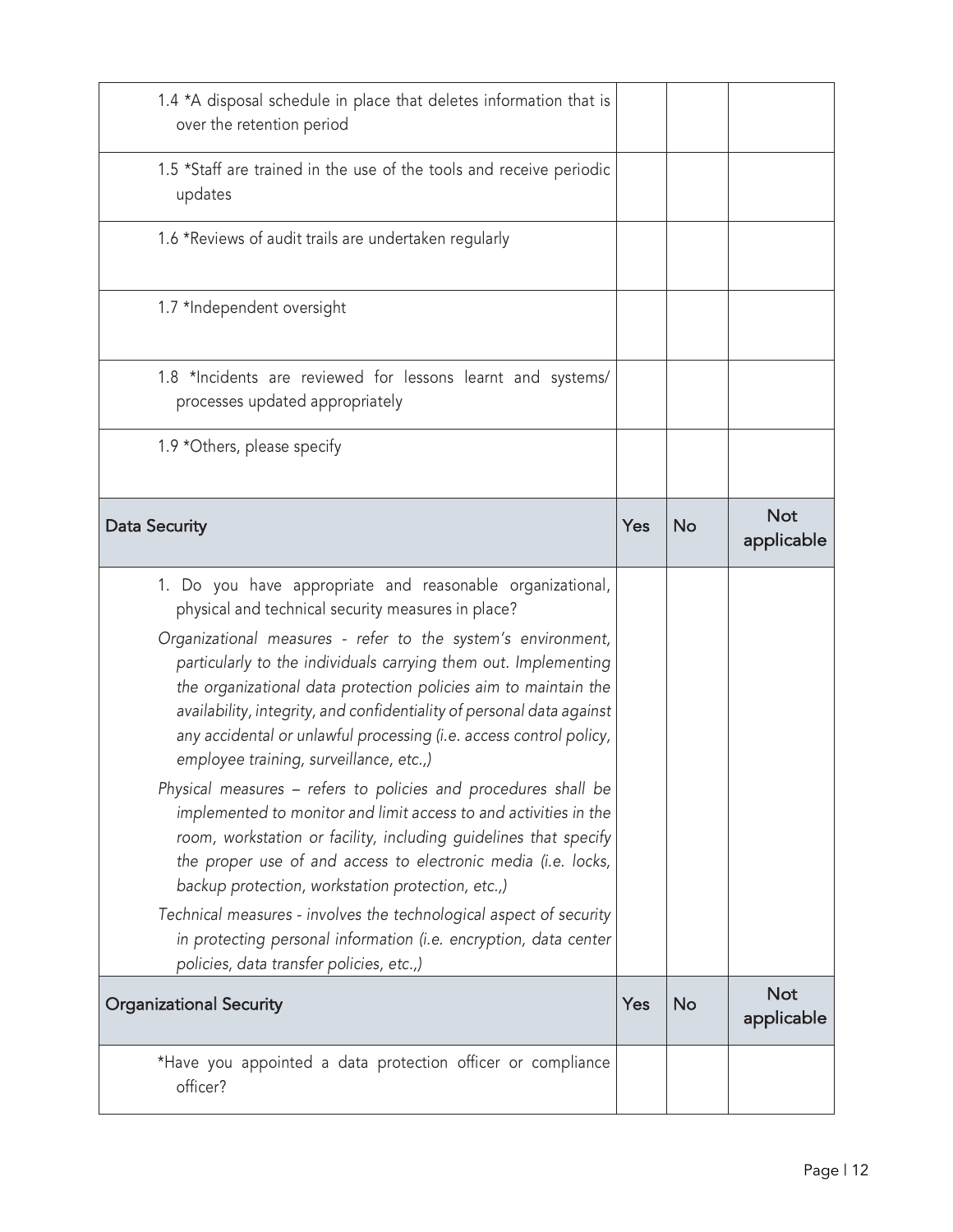| *Are there any data protection and security measure policies in<br>place?                                                                                                         |     |           |                          |
|-----------------------------------------------------------------------------------------------------------------------------------------------------------------------------------|-----|-----------|--------------------------|
| *Do you have an inventory of processing systems? Will you include<br>this project/system?                                                                                         |     |           |                          |
| *Are the users/staffs that will process personal data through this<br>project/system under strict confidentiality if the personal data<br>are not intended for public disclosure? |     |           |                          |
| *If the processing is delegated to a Personal Information Processor,<br>have you reviewed the contract with the personal information<br>processor?                                |     |           |                          |
| <b>Physical Security</b>                                                                                                                                                          | Yes | <b>No</b> | <b>Not</b><br>applicable |
| *Are there policies and procedures to monitor and limit the access<br>to this project/system?                                                                                     |     |           |                          |
| *Are the duties, responsibilities and schedule of the individuals that<br>will handle the personal data processing clearly defined?                                               |     |           |                          |
| *Do you have an inventory of processing systems? Will you include                                                                                                                 |     |           |                          |
| this project/system?                                                                                                                                                              |     |           |                          |
| <b>Technical Security</b>                                                                                                                                                         | Yes | <b>No</b> | <b>Not</b><br>applicable |
| *Is there a security policy with respect to the processing of personal<br>data?                                                                                                   |     |           |                          |
| *Do you have policies and procedures to restore the availability<br>and access to personal data when an incident happens?                                                         |     |           |                          |
| *Do/Will you regularly test, assess and evaluate the effectiveness<br>of the security measures of this project/ system?                                                           |     |           |                          |
| *Are the personal data processed by this project/system encrypted<br>while in transit or at rest?                                                                                 |     |           |                          |
| 2. The program has taken reasonable steps to protect the personal<br>data it holds from misuse and loss and from unauthorized<br>access, modification or disclosure?              |     |           |                          |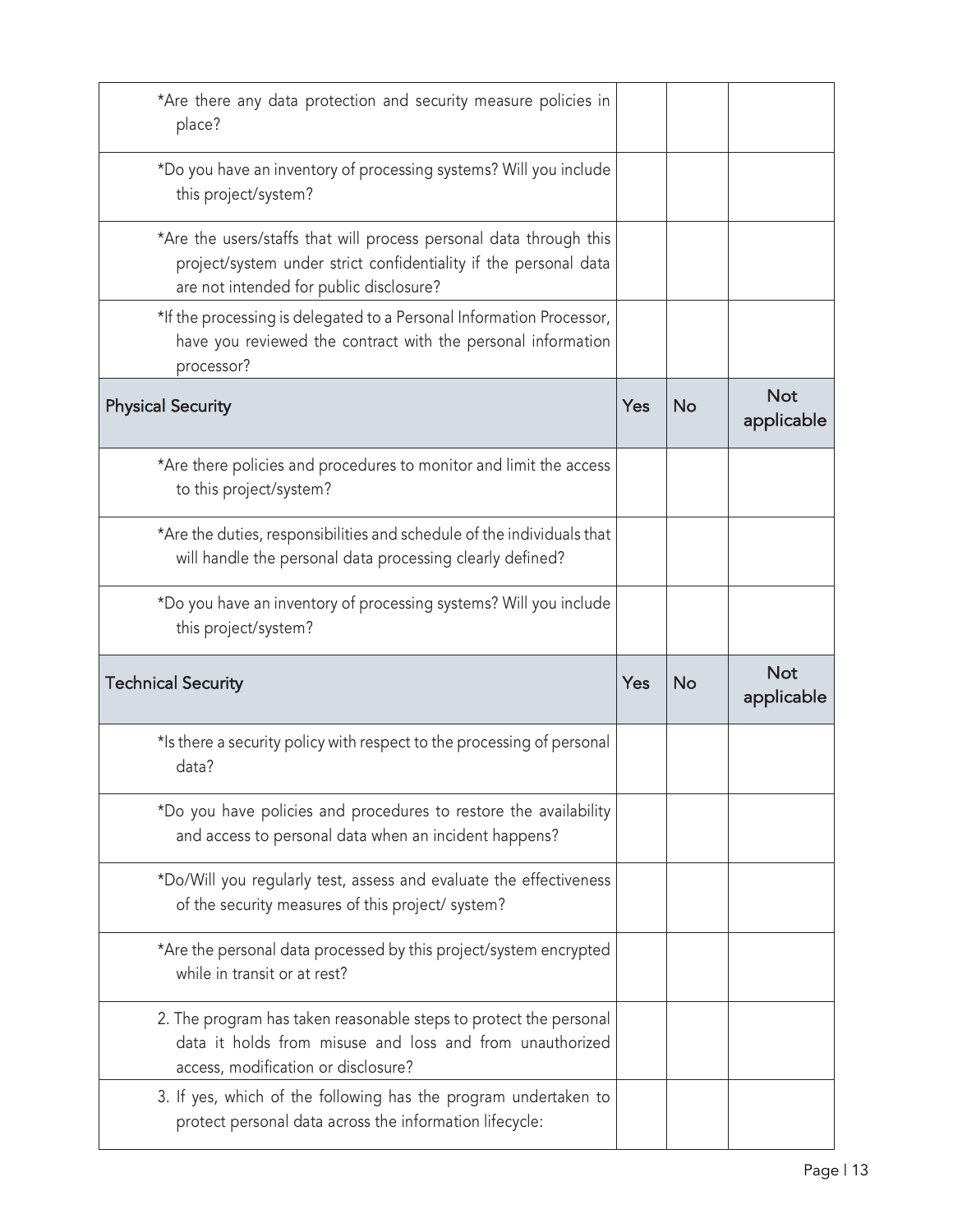| 3.1 * Identifying and understanding information types                                                                                                                                 |     |           |                          |
|---------------------------------------------------------------------------------------------------------------------------------------------------------------------------------------|-----|-----------|--------------------------|
| 3.2 * Assessing and determining the value of the information                                                                                                                          |     |           |                          |
| 3.3 * Identifying the security risks to the information                                                                                                                               |     |           |                          |
| 3.4 * Applying security measures to protect the information                                                                                                                           |     |           |                          |
| 3.5 * Managing the information risks.                                                                                                                                                 |     |           |                          |
| Disposal                                                                                                                                                                              | Yes | <b>No</b> | <b>Not</b><br>applicable |
| 1. The program will take reasonable steps to destroy or de-identify<br>personal data if it is no longer needed for any purpose.<br>If YES, please list the steps                      |     |           |                          |
| Cross-border Data Flows (optional)                                                                                                                                                    | Yes | <b>No</b> | <b>Not</b><br>applicable |
| 1. The program will transfer personal data to an organization or<br>person outside of the Philippines<br>If YES, please describe                                                      |     |           |                          |
| 2. Personal data will only be transferred to someone outside of the<br>Philippines if any of the following apply:<br>a. The individual consents to the transfer;                      |     |           |                          |
| b. The organization reasonably believes that the recipient is<br>subject to laws or a contract enforcing information handling<br>principles substantially similar to the DPA of 2012; |     |           |                          |
| c. The transfer is necessary for the performance of a contract<br>between the individual and the organization;                                                                        |     |           |                          |
| d. The transfer is necessary as part of a contract in the interest of<br>the individual between the organization and a third party; or                                                |     |           |                          |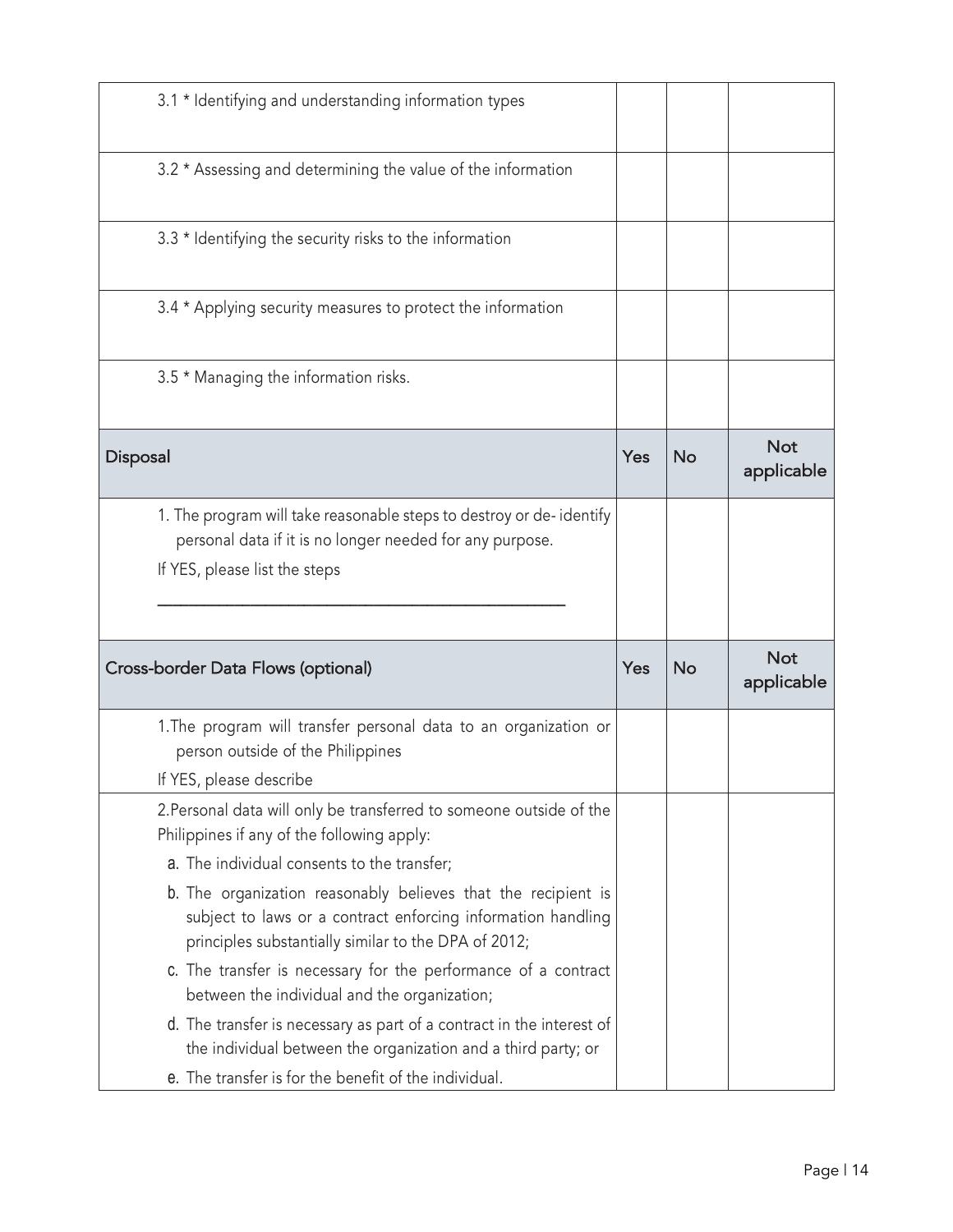| 3. The organization has taken reasonable steps so that the<br>information transferred will be stored, used, disclosed and<br>otherwise processed consistently with the DPA of 2012. |  |  |
|-------------------------------------------------------------------------------------------------------------------------------------------------------------------------------------|--|--|
| If YES, please describe                                                                                                                                                             |  |  |
|                                                                                                                                                                                     |  |  |
|                                                                                                                                                                                     |  |  |
|                                                                                                                                                                                     |  |  |
|                                                                                                                                                                                     |  |  |
|                                                                                                                                                                                     |  |  |
|                                                                                                                                                                                     |  |  |
|                                                                                                                                                                                     |  |  |

### **VI. Privacy Risk Management**

For the purpose of this section, a risk refers to the potential of an incident to result in harm or danger to a data subject or organization. Risks are those that could lead to the unauthorized collection, use, disclosure or access to personal data. It includes risks that the confidentiality, integrity and availability of personal data will not be maintained, or the risk that processing will violate rights of data subjects or privacy principles (transparency, legitimacy and proportionality).

The first step in managing risks is to identify them, including threats and vulnerabilities, and by evaluating its impact andprobability.

The following definitions are used in this section,

*Risk - "the potential for loss, damage or destruction as a result of a threat exploiting a vulnerability";*

*Threat - "a potential cause of an unwanted incident, which may result in harm to a system or organization";*

*Vulnerability - "a weakness of an asset or group of assets that can be exploited by one or more threats";*

*Impact - severity of the injuries that might arise if the event does occur (can be ranked from trivial injuries to major injuries); and*

*Probability - chance or probability of something happening;*

| <b>Impact</b> |      |             |  |  |  |  |
|---------------|------|-------------|--|--|--|--|
| Rating        | ypes | Description |  |  |  |  |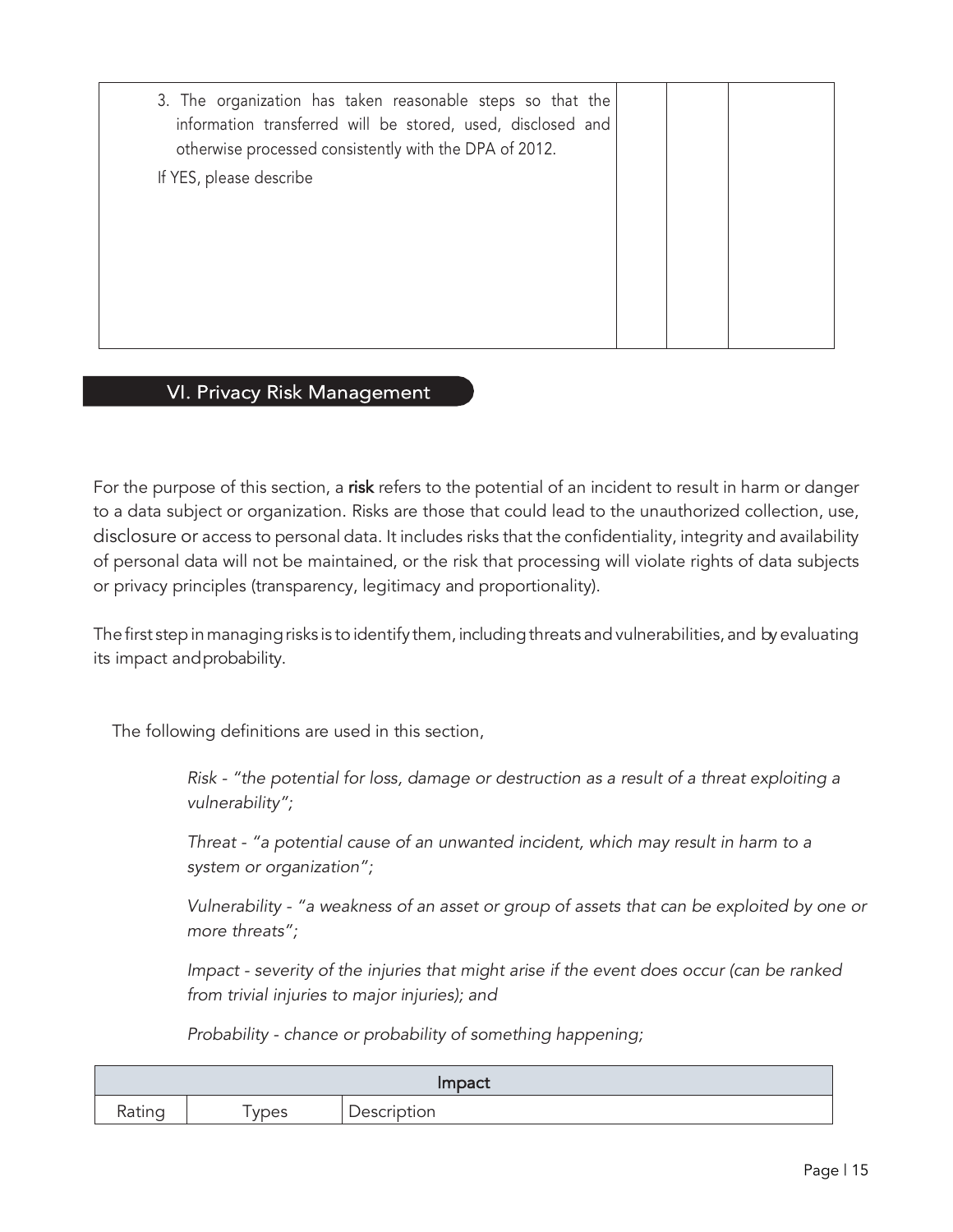|   | Negligible  | The data subjects will either not be affected or may encounter a<br>few inconveniences, which they will overcome without any<br>problem. |
|---|-------------|------------------------------------------------------------------------------------------------------------------------------------------|
| 2 | I imited    | The data subject may encounter significant inconveniences,<br>which they will be able to overcome despite a few difficulties.            |
| 3 | Significant | The data subjects may encounter significant inconveniences,<br>which they should be able to overcome but with serious<br>difficulties.   |
| 4 | Maximum     | The data subjects may encounter significant inconveniences, or even<br>irreversible, consequences, which they may not overcome.          |

|               | Probability     |                                                                               |  |  |  |  |  |  |
|---------------|-----------------|-------------------------------------------------------------------------------|--|--|--|--|--|--|
|               | <b>Unlikely</b> | Not expected, but there is a slight possibility it may occur at<br>some time. |  |  |  |  |  |  |
| $\mathcal{P}$ | Possible        | Casual occurrence. It might happen at some time.                              |  |  |  |  |  |  |
| 3             | Likely          | Frequent occurrence. There is a strong possibility that it<br>might occur.    |  |  |  |  |  |  |
| 4             | Almost Certain  | Very likely. It is expected to occur in most circumstances.                   |  |  |  |  |  |  |

*Select the appropriate level or criteria of impact and probability to better assess the risk. Kindly refer to the table below for the criteria.*

*Note: Try to itemize your risks by designating a reference number. This will be used as a basis on the next sections (VII. Recommended Privacy Solutions and VIII. Sign off and Action Plan). Also, base the risks on the violation of privacy principles, rights of data subjects and confidentiality, integrity and availability of personal data.*

| Ref# | Threats<br>Vulnerabilities | Impact |                |   |   | Probability |   |   |   | <b>Risk Rating</b> |  |
|------|----------------------------|--------|----------------|---|---|-------------|---|---|---|--------------------|--|
|      | **Organizationa            | 1      | 2              | 3 | 4 |             | 2 | 3 | 4 |                    |  |
|      | security                   |        |                |   |   |             |   |   |   |                    |  |
|      | measures not               |        |                |   |   |             |   |   |   |                    |  |
|      | instituted                 |        |                |   |   |             |   |   |   |                    |  |
|      | **Physical                 |        | $\overline{2}$ | 3 | 4 |             | 2 | 3 | 4 |                    |  |
|      | security                   |        |                |   |   |             |   |   |   |                    |  |
|      | measures not               |        |                |   |   |             |   |   |   |                    |  |
|      | implemented                |        |                |   |   |             |   |   |   |                    |  |
|      | **Technical                |        | $\mathfrak{D}$ | 3 | 4 |             | 2 | 3 | 4 |                    |  |
|      | security                   |        |                |   |   |             |   |   |   |                    |  |
|      | measures not               |        |                |   |   |             |   |   |   |                    |  |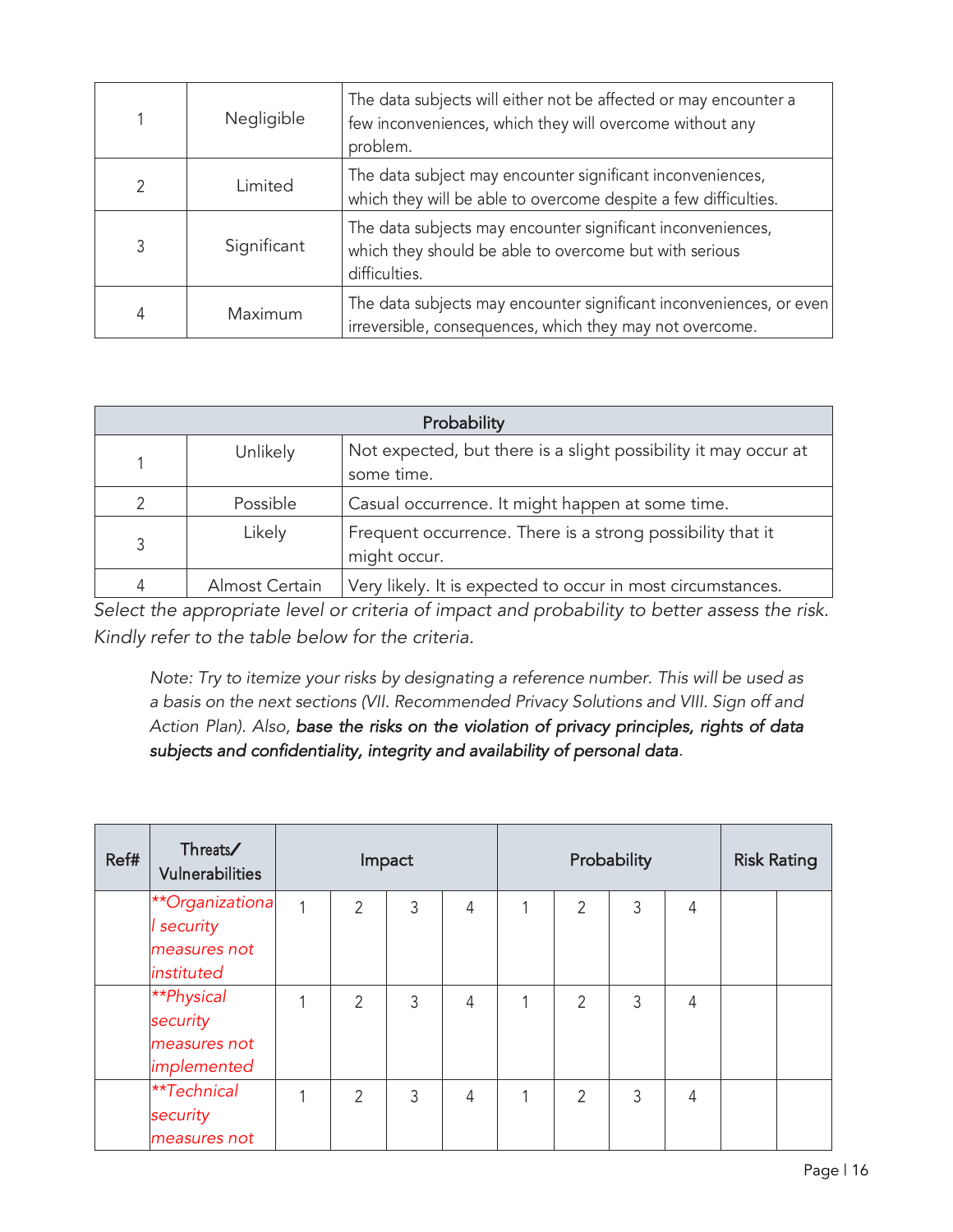| installed                                            |   |                |   |   |   |   |   |                |  |
|------------------------------------------------------|---|----------------|---|---|---|---|---|----------------|--|
| <b>**Privacy rights</b><br>not respected             | 1 | 2              | 3 | 4 | 1 | 2 | 3 | $\overline{4}$ |  |
| **Privacy<br>principles<br>undermined                |   | $\overline{2}$ | 3 | 4 | 1 | 2 | 3 | 4              |  |
| **Lawful criteria<br>to process PI<br>not applied    |   | $\mathfrak{D}$ | 3 | 4 |   | 2 | 3 | $\overline{4}$ |  |
| <b>**Conditions to</b><br>process SPI not<br>applied | 1 | $\overline{2}$ | 3 | 4 |   | 2 | 3 | 4              |  |
| <b>**Data Sharing</b><br>condition not<br>applied    | 1 | $\overline{2}$ | 3 | 4 | 1 | 2 | 3 | $\overline{4}$ |  |

*\*add additional rows if needed*

*\*\*texts in red font are just examples; you may change/add/amend/delete as necessary and applicable.*

*Kindly follow the formula below for getting the Risk Rating:*

*Risk Rating = Impact x Probability* 

*Kindly refer to the table below for the criteria.*

| Rating     | <b>Types</b>       |
|------------|--------------------|
| 1          | Negligible         |
| $2$ to $4$ | Low Risk           |
| $6$ to $9$ | <b>Medium Risk</b> |
| $10 - 16$  | High Risk          |

# Privacy Risk Map

| Level of Impact | <b>Identified Risks</b> |             |               |              |
|-----------------|-------------------------|-------------|---------------|--------------|
|                 |                         | (Violation) |               |              |
| 4-Maximum       | *Negligence in          |             | *Unauthorized | *Intentional |
|                 | access of PI, SPI       |             | disclosure    | breach       |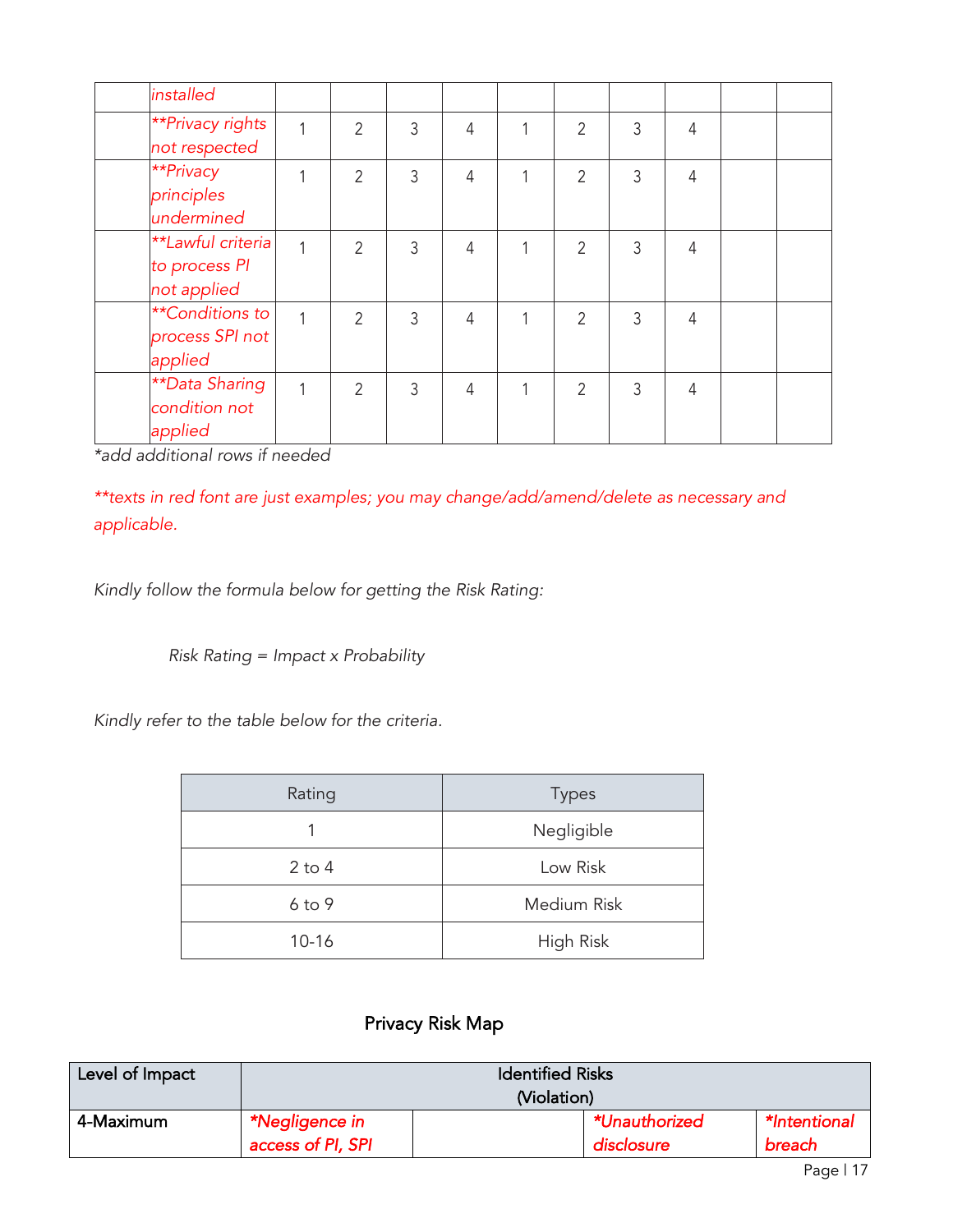| 3-Significant | *Improper disposal<br>of data store |                                    |          |                     |
|---------------|-------------------------------------|------------------------------------|----------|---------------------|
| 2-Limited     |                                     | *Unauthorized<br>change of PI, SPI |          |                     |
| 1-Negligible  | *Unauthorized<br>purpose            |                                    |          |                     |
|               | 1-Unlikely                          | 2-Possible                         | 3-Likely | 4-Almost<br>certain |
|               |                                     | Likelihood (Probability)           |          |                     |

*\*texts in red font are just examples; you may change/add/amend/delete as necessary and applicable.*

# VII. Recommended Privacy Solutions

From the risks stated in the previous section, identify the recommended solution or mitigation measures. You can cite your existing controls to treat the risks in the same column.

| <b>Risk</b> | Recommended Solutions (Please provide | Result: is the risk eliminated, reduced, or |
|-------------|---------------------------------------|---------------------------------------------|
|             | justification)                        | accepted?                                   |
|             |                                       |                                             |
|             |                                       |                                             |
|             |                                       |                                             |
|             |                                       |                                             |
|             |                                       |                                             |

*\*add additional rows if needed*

# VIII. Sign Off and Action Plan

Please use the checklist below to confirm that all stages in the PIA have been completed and to record any actions agreed.

| <b>PIA Stage</b>  | <b>Actions Required</b> | Complete? | Brief summary of any issues |
|-------------------|-------------------------|-----------|-----------------------------|
|                   |                         | (Y/N)     | identified                  |
|                   |                         |           |                             |
|                   |                         |           |                             |
| I. Project/System | Complete Template.      |           |                             |
| Description       |                         |           |                             |
|                   |                         |           |                             |
|                   |                         |           |                             |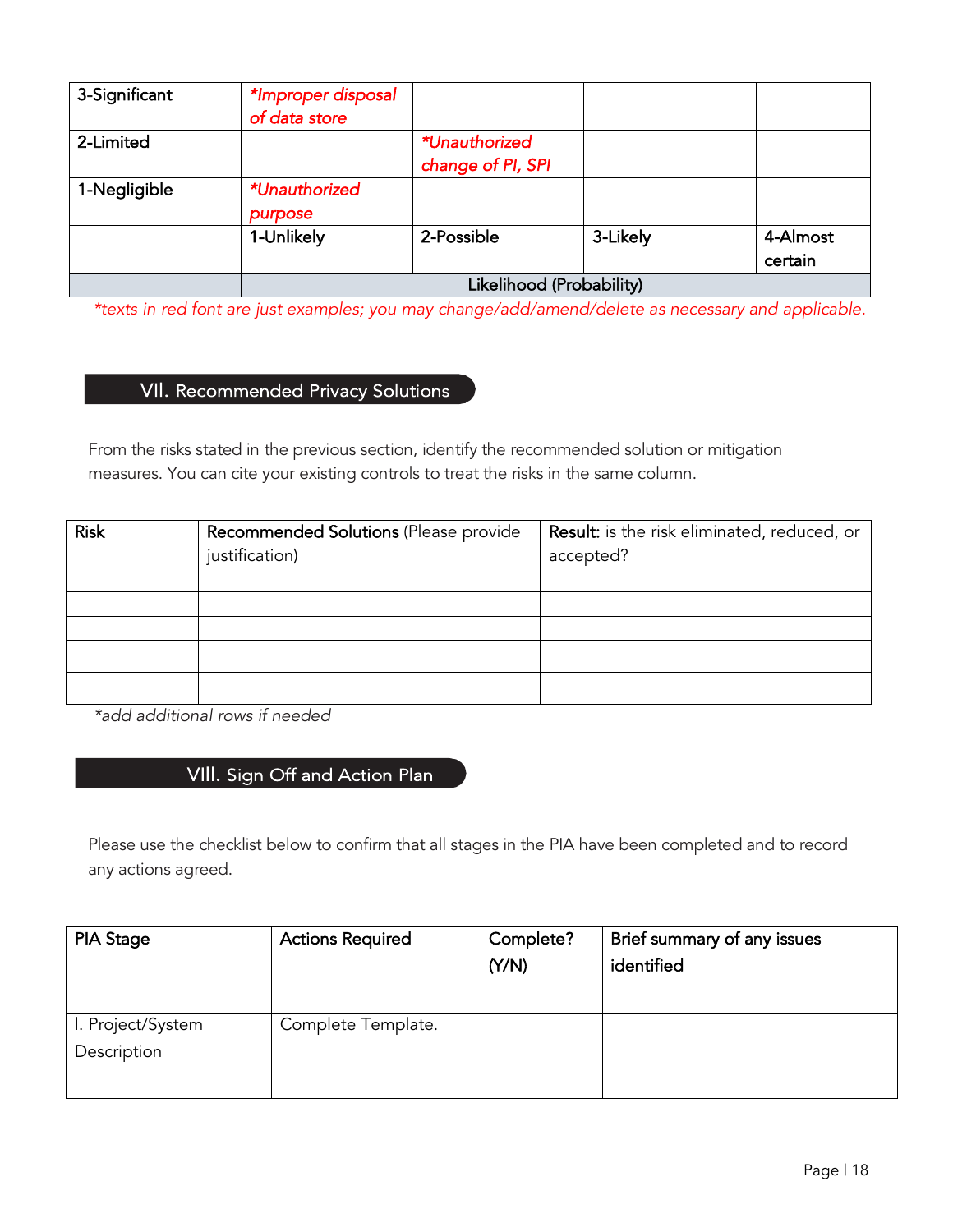| II. Threshold Analysis                       | Complete screening<br>questions and decide to<br>undertake PIA.                                  |  |
|----------------------------------------------|--------------------------------------------------------------------------------------------------|--|
| III. Stakeholder(s)<br>Engagement            | Complete Template to<br>determine the<br>participation of<br>stakeholders in the PIA<br>process. |  |
| IV. Personal Data Flows                      | Complete Template. Use<br>outcome to begin to<br>consider privacy issues.                        |  |
| V. Privacy Impact<br>Analysis                | Complete Template. Use<br>outcome to test<br>compliance with the<br>Data Privacy Principles.     |  |
| VI. Privacy Risk<br>Management               | Complete Template. Use<br>outcome to identify<br>risks.                                          |  |
| VII. Recommended<br><b>Privacy Solutions</b> | Complete Template.<br>Agree mitigating<br>actions.                                               |  |

| <b>Risk</b> | <b>Approved Solution</b> | <b>Solution Approved by</b> |
|-------------|--------------------------|-----------------------------|
|             |                          |                             |
|             |                          |                             |
|             |                          |                             |
|             |                          |                             |
|             |                          |                             |

*\*add additional rows if needed.*